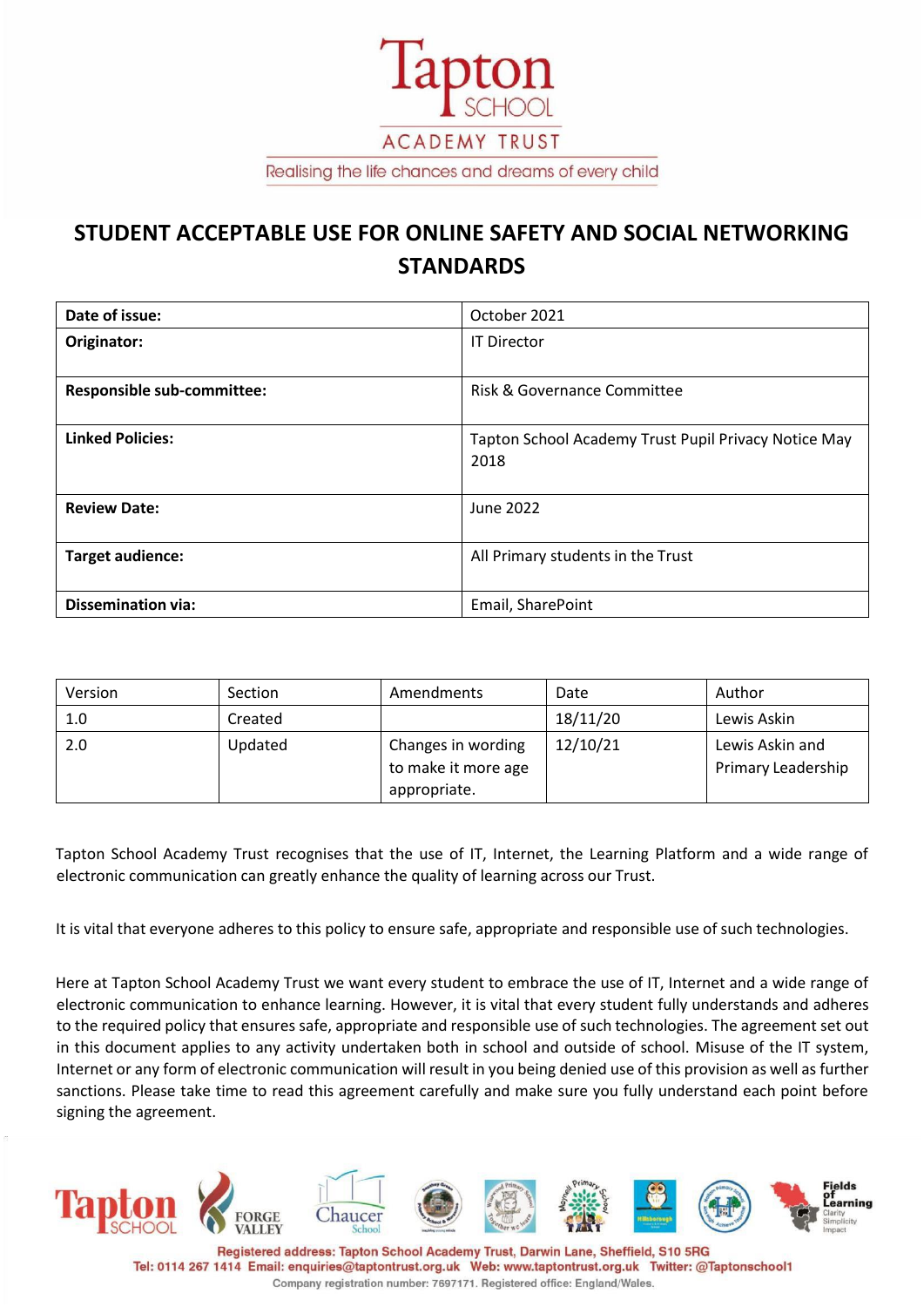## **Acceptable Use**

# It is the understanding that pupils in primary schools will not bring their own devices into school at any time. Those **bringing mobile phones to school should hand them in to your teacher or the office on arrival.**

### **This policy applies to school devices used both in school and at home**

I will

- only access the school's IT systems and Internet via my own username and password.
- keep my password safe and not share it with other people.
- ask the IT team to check any attachments or links before I click on them if I don't know that they are safe.
- follow guidelines for safe use of the Internet.
- report any materials or behaviour which I feel is unacceptable to the Teacher or IT Team.
- immediately report any IT damage or faults.

#### I will not

- damage school IT on purpose.
- download IT viruses on purpose.
- play computer games during the school day unless I have been directed to do so by a teacher.
- alter, delete another person's files or access their account.
- use chat rooms and social networking sites during the school day.
- put personal information on-line (this could include names, addresses, email, telephone numbers, age, gender, educational details, financial details etc).
- do anything online which is offensive, hurtful or otherwise upsetting to another person.
- post anonymous messages or forward chain letters.
- use inappropriate language.
- take, publish or share pictures or videos of anyone.
- use school IT for personal use without a teacher's permission.
- copy someone else's school work and pretend it is my own.
- install or attempt to install or store programmes on any school device.
- try to alter computer settings.
- will not try to upload, download or access any materials which are illegal or inappropriate or may cause harm or distress to others.
- use any programmes or software that might allow me to bypass the filtering/security systems.

#### I understand that

- school will monitor my use of the systems, devices and digital communications. School may share this information with my parents/carers, the police or other agencies depending upon the severity of the incident. School may check my school documents for viruses and unsuitable material at any time.
- the school also has the right to take action against me if I am involved in an incident out of school (examples would be cyber-bullying, use of images or personal information).



Registered address: Tapton School Academy Trust, Darwin Lane, Sheffield, S10 5RG Tel: 0114 267 1414 Email: enquiries@taptontrust.org.uk Web: www.taptontrust.org.uk Twitter: @Taptonschool1 Company registration number: 7697171. Registered office: England/Wales.